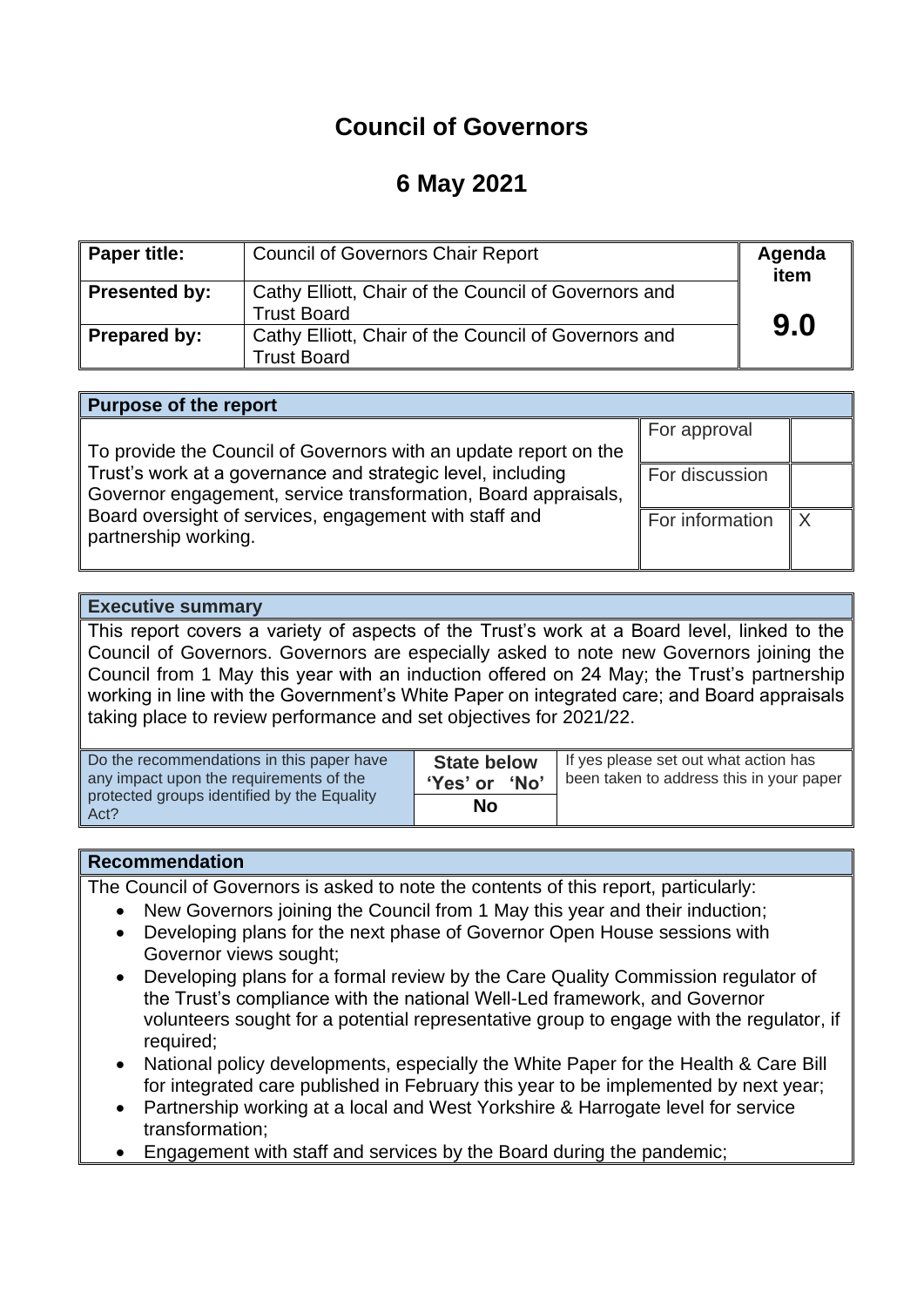• Board appraisals taking place in April and May with the results of the Non Executive Director appraisals, including the Chair's, being reported to the next Council meeting on 1 July this year.

| <b>Strategic vision</b><br>Please mark those that apply with an X        |                                              |                                                                      |                                                                |                                   |
|--------------------------------------------------------------------------|----------------------------------------------|----------------------------------------------------------------------|----------------------------------------------------------------|-----------------------------------|
| <b>Providing</b><br>excellent quality<br>services and<br>seamless access | <b>Creating the</b><br>best place to<br>work | <b>Supporting</b><br>people to live<br>to their fullest<br>potential | <b>Financial</b><br>sustainability<br>growth and<br>innovation | <b>Governance</b><br>and well-led |
|                                                                          |                                              |                                                                      |                                                                |                                   |

| <b>Care Quality Commission domains</b> |                  |                   |               |                 |
|----------------------------------------|------------------|-------------------|---------------|-----------------|
| Please mark those that apply with an X |                  |                   |               |                 |
| <b>Safe</b>                            | <b>Effective</b> | <b>Responsive</b> | <b>Caring</b> | <b>Well Led</b> |
|                                        |                  |                   |               |                 |
|                                        |                  |                   |               |                 |

| <b>Relationship to the Board</b><br><b>Assurance Framework</b><br>(BAF) | The work contained with this report links to the following<br>strategic risk(s) as identified in the BAF:<br>Regulatory standards - 2.1<br>System Working $-4.1$ and 5.2                                                                                                                                                                                                                                                                                                                         |
|-------------------------------------------------------------------------|--------------------------------------------------------------------------------------------------------------------------------------------------------------------------------------------------------------------------------------------------------------------------------------------------------------------------------------------------------------------------------------------------------------------------------------------------------------------------------------------------|
| <b>Links to the Corporate Risk</b><br><b>Register (CRR)</b>             | The work contained with this report links to the following<br>corporate risk(s) as identified in the CRR:<br>2370 & 2437 in relation to responding to the<br>pandemic                                                                                                                                                                                                                                                                                                                            |
| <b>Compliance and regulatory</b><br><b>implications</b>                 | The following compliance and regulatory implications<br>have been identified as a result of the work outlined in this<br>report:<br><b>Well-Led Compliance</b><br><b>Foundation Trust Code of Governance</b><br>$\bullet$<br><b>NHS Act</b><br>$\bullet$<br><b>Health and Social Care Act</b><br>$\bullet$<br>NHS England / Improvement Appraisal Framework<br>$\bullet$<br>for the Chair's and Non Executive Directors<br>Nolan Principles<br>$\bullet$<br><b>Provider Licence</b><br>$\bullet$ |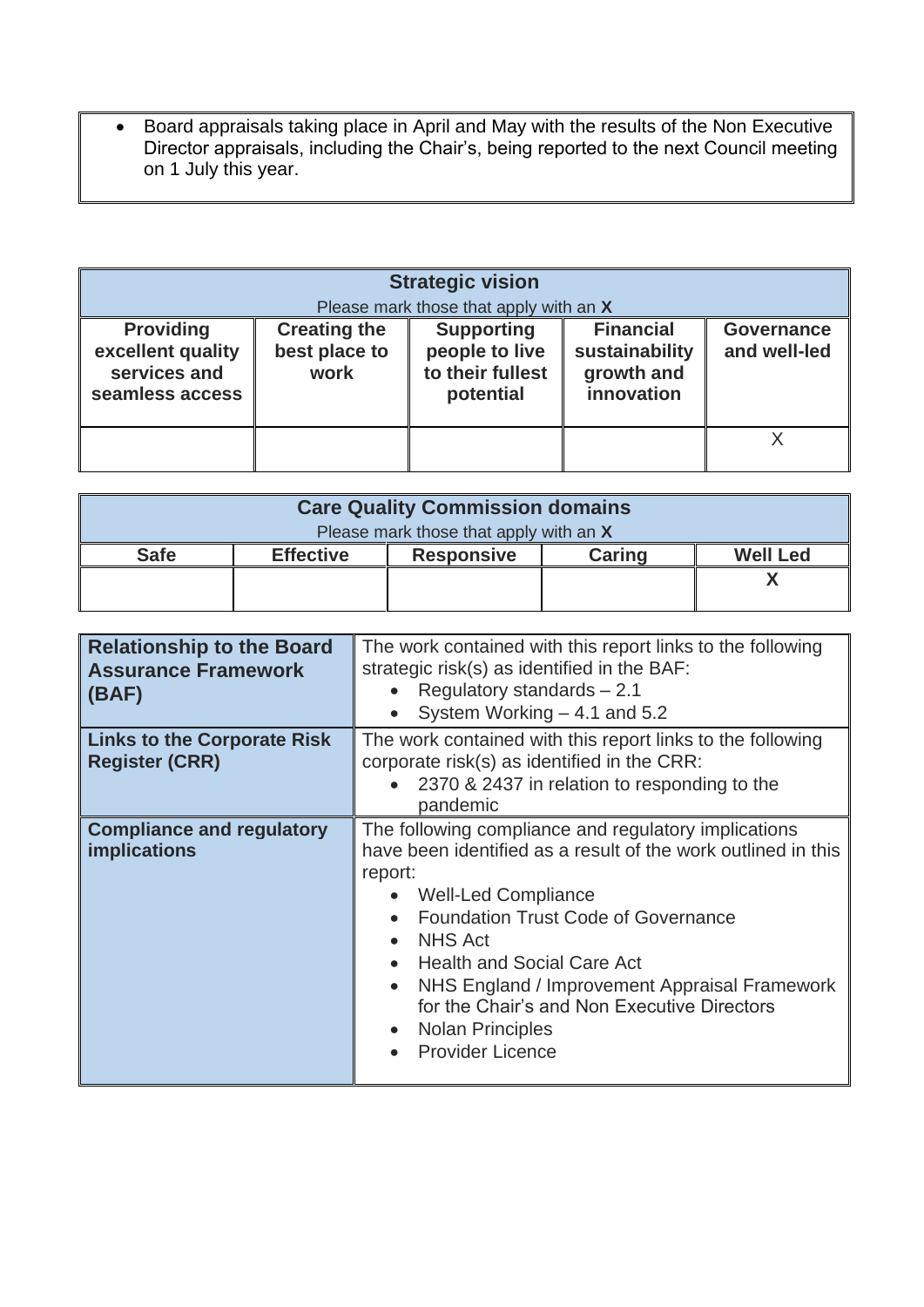# **Meeting of the Council of Governors**

# **6 May 2021**

# **Chair of the Council of Governors Report**

**I want to thank all of our Trust staff who continue to work in challenging times during the third phase of the pandemic**, including our Chief Executive and Executive Management Team. I also want to celebrate the achievements of the team working on the planning and delivery of the Trust's Covid vaccination programme, especially via our community vaccination centre sites at Jacob's Well and Bradford College Old Building.

## **Council of Governors**

**I am grateful to our Governors for their engagement, support and scrutiny of the Trust's work during the pandemic, being critical friends on our delivery and plans for and with communities. I look forward to working with Governors into 2021/22 on this basis.** 

#### **Governor Elections & Welcoming new Governors**

We are delighted to welcome new Governors to the Council as of 1 May this year and welcome back Governors who have been re-elected, and thank them all for putting themselves forward to work with the Trust and represent their constituents. Trust Board Secretary, Paul Hogg, will report on the open election process via a separate report to this meeting.

A virtual induction session will be held on 24 May, 1pm – 4pm, for all new Governors with me as Trust Chair, our Lead Governor Nicky Green and the Trust's Corporate Governance team. We are grateful to existing and retired Governors for offering to join this session to support new Governors.

National guidance for NHS Governors is available here via NHS Providers (NHSP), including training and events which Governors can attend: [Governor support -](https://nhsproviders.org/training-events/governor-support) NHS [Providers](https://nhsproviders.org/training-events/governor-support) Please contact Aisha Karim in the Corporate Governance team to sign up for any NHSP Governor events and training - Aisha.karim@bdct.nhs.uk

## **Future Open House Sessions**

Having taken on board informal feedback from Governors recently, we will continue with the virtual Open House sessions during 2021/22. These 45 minute virtual sessions have been held every 6 - 8 weeks or so since April last year, starting with Q&A sessions on the Trust's response to the pandemic and more recently on 22 April on the Trust's more general work in communities. The sessions provide Governors with the opportunity to openly engage with Board members, including the Chief Executive and me as Trust Chair, in between Council meetings, sharing the views of their constituents and to be briefed on key Trust plans and messages to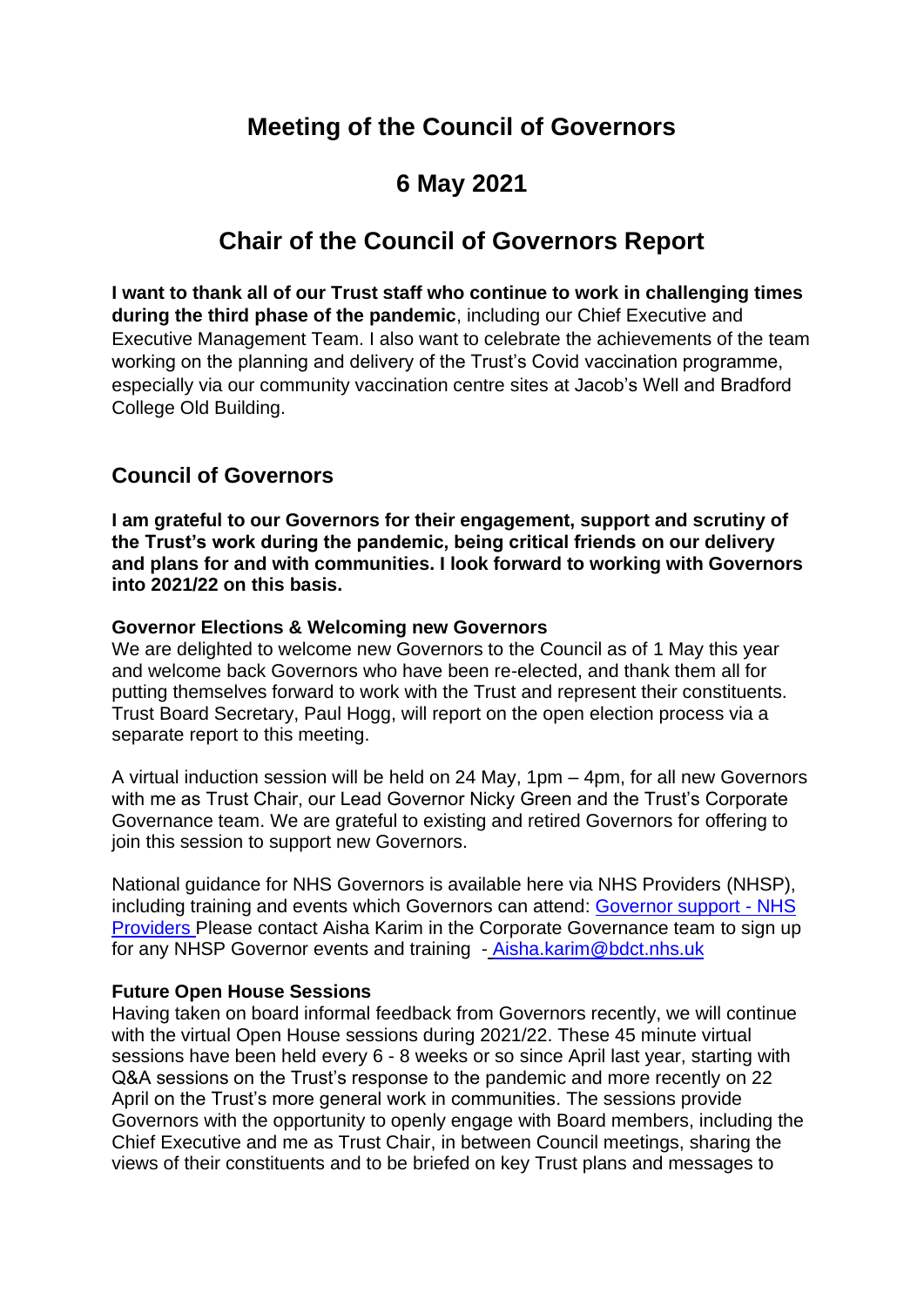take back into communities. The sessions have been attended by between six and 15 Governors each time from our Council of 27 Governors.

Topics for the next series of Open House sessions which are mentioned later in this report will include, starting in May/June this year:

- **The role of an effective Governor** in relation to the Care Quality Commission's Well-Led Framework and the Trust's Governance Guide;
- **Trust Reset & Recovery plans** due to the pandemic, taking on board findings from the Trust's Learning Weeks in 2020;
- **Government's White Paper on integrated care** in relation to the Trust's plans at the Bradford & Craven and also West Yorkshire & Harrogate levels;
- Trust plans to achieve **equality, diversity and inclusion** within our workforce and with our service users and carers.

Governor views on the above topics and others for the sessions are welcomed.

In addition, the Chief Executive and I have also held virtual Staff Governor sessions on 2 and 29 March this year which took on board feedback on staff wellbeing and Trust internal communications during the pandemic.

### **Deputy Lead Governor**

As existing Governors know, Colin Perry retired from the Council of Governors on 30 April this year after many years of service, including previously as Lead Governor and more recently as Deputy Lead Governor, supporting Lead Governor Nicky Green. In light of Colin's retirement we will be seeking in the coming weeks and months a new Deputy Lead Governor, and the Council of Governors will be informed of the nomination process by no later than the next Council meeting on 1 July this year. If you have any queries about the Deputy Lead Governor role, please contact Paul Hogg, Trust Board Secretary – [paul.hogg@bdct.nhs.uk](mailto:paul.hogg@bdct.nhs.uk)

## **Strategic**

## **Integrated Care**

The Government's White Paper on 'Working together to improve health and social care for all' in relation to integrated Care published on 11 February 2021 will guide the Board's work during 2021/22 as a Trust that is active member of the Bradford & Craven Integrated Care Partnership (ICP) and West Yorkshire & Harrogate (WY&H) Integrated Care System (ICS). Our developing work as a Board includes in 2021/22:

- A **revised ICP Strategic Partnering Agreement (SPA) approved by Board**  at the April 2021 Private Board meeting, looking ahead to a fully revised SPA for approval to work with the ICP from this October with Bradford & Craven partners;
- **Board development sessions on integrated care**, building on the Board's principles for collaboration from our October 2020 Board meeting. This includes a Board level half day strategic session we held on 29 April this year;
- Three Non Executive Director (NEDs) and I as Trust Chair volunteering to **join a pilot on NED involvement in the ICS' thematic programmes**, alongside peers from 10 other NHS trusts in the ICS;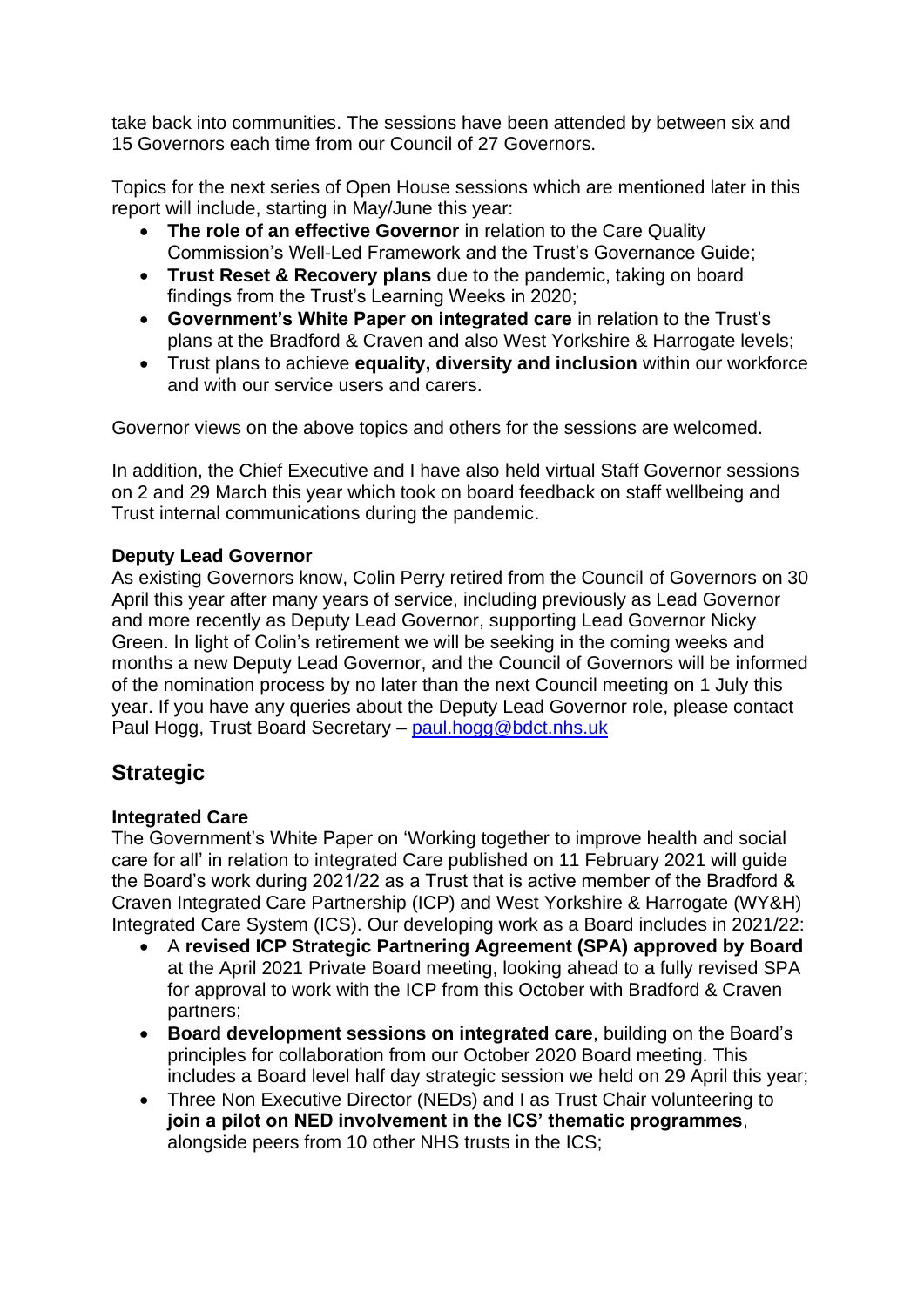- Continuation of **Governor and NED half day ICS briefing and engagement events on West Yorkshire & Harrogate service transformation** for mental health, learning disability and autism services. The **next ICS event will be held virtually on 11 June, 9am – 1pm, for Governors to attend;**
- Exploration later this year of a review of the Trust's Constitution in line with the developments at ICS and ICP levels as well as reflecting the ambition of the Trust.

Throughout this development of integrated care, I have continually briefed our Lead and Deputy Lead Governors on our plans, including our response to the national consultation on integrated care in January this year before the Government's White Paper was issued. Relevant items on our developing integrated care work have been brought to Council of Governors (CoG) meetings such as the Community Collaborative pilot at a Governor focus group session in September last year. **A virtual Governor Open House session in integrated care, relating to the Trust's plans and the White Paper, will be held later this year.** 

The Government White Paper is available here: [Working together to improve health](https://www.gov.uk/government/publications/working-together-to-improve-health-and-social-care-for-all)  and social care for all - [GOV.UK \(www.gov.uk\)](https://www.gov.uk/government/publications/working-together-to-improve-health-and-social-care-for-all)

#### **Governance during the Pandemic**

Slimmed-down governance arrangements in line with national guidance during quarter 4 of 2020/21 (January – March 2021) have now drawn to a close, transitioning last month to a new version of the Trust's more typical governance arrangements. This includes the Workforce & Equality Committee meeting again, the Quality & Safety Committee and Mental Health Legislation Committee meeting separately into quarter 1 of 2021/22 (April – June 2021), and the Board meetings moving to a more usual format, alongside a new Board meeting schedule, moved from the last Thursday of the month to the second Thursday of the month, for more timely reporting for greater effectiveness. **Governors continue to be welcomed to observe Committee and Public Board meetings, and please contact Aisha Karim to arrange to observe a meeting, including the next Public Board meetings to be held virtually on 13 May and 15 July from 9am.** 

A **new six-month Board Planner and related Committee Planners** were shared with the Board at the March 2021 meeting to inform our governance work together during the start of 2021/22, and a copy of the **six-month Board Planner is available in Appendix 1 for information.** 

#### **Freedom to Speak Up Guardian: Taking a Strategic Approach**

With a new Freedom to Speak Up Guardian (FTSUG) joining us in a revised version of the role since December last year, the Chief Executive, Director of Human Resources & Organisational Development and the FTSUG have recently met with the support of the Chair of our W&EC & FTSUG NED, Simon Lewis, and me as Trust Chair. Board members will be asked later this year to take part in a FTSUG selfassessment which will inform our work with the FTSUG as well as our wider ambition of a fair and compassionate culture within the Trust which in turn supports the delivery of quality care. To complement this work, **the Trust's FTSUG Lisa Ryder joins today's Council meeting** to ensure understanding of the role.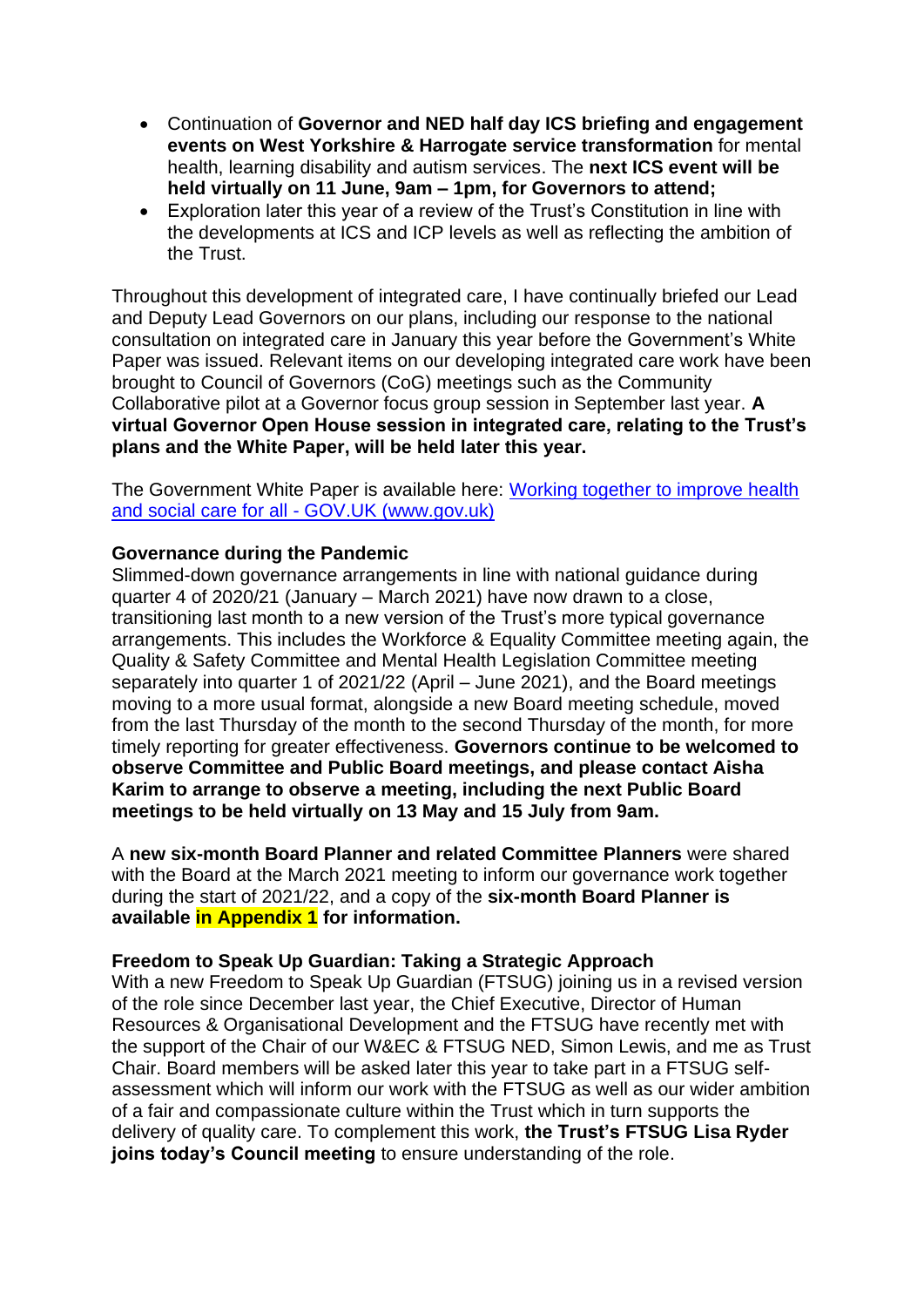A Governor guide to the FTSUG role is available here: [freedom-to-speak-up](https://nhsproviders.org/media/4970/freedom-to-speak-up-guardians.pdf)[guardians.pdf \(nhsproviders.org\)](https://nhsproviders.org/media/4970/freedom-to-speak-up-guardians.pdf)

## **Outcomes Focused**

## **Well-Led Review on 8 March 2021**

The Executive team with me as Trust Chair attended a virtual meeting with our local Care Quality Commission (CQC) regulator relationship manager to review our progress in relation to the CQC Well-Led Framework. (The Trust has not had a CQC Well-Led review since February 2019 and remains rated as 'Requires Improvement' since then; the review should take place annually and has been delayed due to the pandemic). The review meeting on 8 March included responding in writing to questions sent in advance by the CQC on our work in relation to Well-Led and quality improvement, and the CQC accepting our invitation of a presentation on our quality improvement and Well-Led achievements and learning when meeting on 8 March, led by our Chief Executive.

Preparations are now taking place for a formal regulator inspection of the Trust's compliance against the Well-Led framework with a date to be advised by our local CQC relationship manager. Via this process, we would welcome Governors to volunteer to be part of an engagement group if the CQC wishes to engage with representatives from our Council. If you wish to register your interest as a volunteer for a Well-Led Governor group, please contact Paul Hogg – paul.hogg@bdct.nhs.uk

More information on the CQC Well-Led Framework is here: [NHS England » Well-led](https://www.england.nhs.uk/well-led-framework/)  [framework](https://www.england.nhs.uk/well-led-framework/)

## **Lynfield Mount Capital Plan**

Briefings have been offered to all of our local MPs and the Leader of Bradford Council on the latest plans for the Lynfield Mount capital development, respecting the pre-election period. The briefings will include sharing the internal film from the architects on the capital plan design to bring it to life for key opinion formers, including a service user's story. Briefings include with Cllr Susan Hinchcliffe, Leader of Bradford Council, and local MPs, such as Robbie Moore MP during March and May this year around the pre-election period.

We continue to seek the approximate £70m in funding to fulfil the Lynfield Mount capital project which can begin as soon as funding is received, and we continue to engage at a regional and national level on funding opportunities. We have local and regional backing of the capital project as a priority from health and social care partners, and submitted plans last year to NHS England and the Department of Health & Social Care for consideration and are waiting to be informed by them of future bidding opportunities.

We are developing plans at risk currently, backed by Board, for the re-design and capital development of the Lynfield Mount site to create modern mental health facilities for the communities we serve. The design is guided by our service users with whom we have begun stakeholder engagement, will involve local people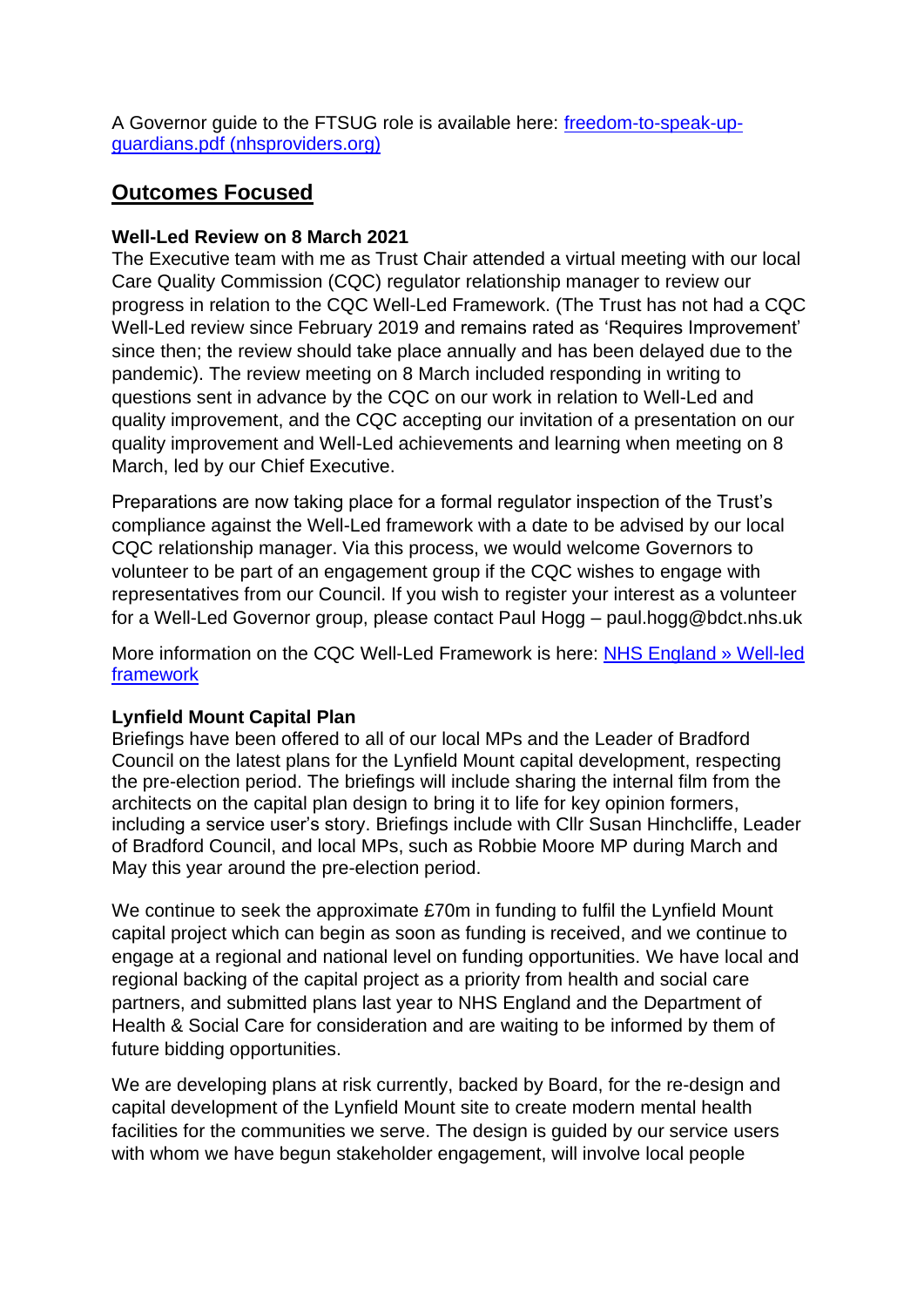through consultation on the design and the project's delivery such as with local apprentices, and it will be built with the reduction of our carbon footprint in mind.

## **Partnerships**

### **Act as One: Bradford & Craven Integrated Care Partnership (ICP)**

To contribute to local ICP working Board members have engaged a number of forums and events, including the following activities:

- I hosted as Trust Chair an **external stakeholder visit to the Trust's Covid CVC sites on 12 March for Cllr Hinchcliffe**, Leader of Bradford Council, with the Director of Nursing & Professions and her senior team. Cllr Hinchcliffe thanked BDCFT staff for their efforts in delivering the programme and her queries were taken on board by the team, including adapted opening hours during Ramadan 2021; the Jacob's Well vaccination centre currently offers 'twilight' appointments. We will explore future external stakeholder CVC visits based on this visit format;
- The Chief Executive, Trust Board Secretary, some Non Executive Directors and I as Trust Chair attended the **Bradford & Craven Act as One virtual event on 19 March** this year to be updated on local ICP working and join discussion groups on the work of the ICP's Happy, Healthy and at Home strategy to be delivered in Bradford & Craven via Act as One.

### **West Yorkshire & Harrogate ICS**

- **Developing our existing integrated care plans and pilots**, including our transformational work at ICS level via the Provider Collaborative for mental health, learning disabilities & autism, including **BDCFT leading on a learning disability service transformation at ICS level from October this year**. The Provider Collaborative work is based on a Memorandum of Understanding across four NHS Trusts, including BDCFT, via a Committees in Common which I will Chair until the end of this year, handing over to another NHS Chair;
- The Chief Executive and I attended the recent **quarterly ICS Partnership Board meeting on 2 March** this year. The meeting included a progress report against the **ICS action plan in tackling health inequalities** for Black, Asian and minority ethnic (BAME) communities and colleagues, and our Deputy Chief Executive & Chief Operating Officer with the remit for 'tackling inequalities' is connected with the ICS team on this action plan.
- The **WY&H ICS has set up a Reference Group in March this year to inform its plans on responding to the Government's White Paper**. I have been nominated by our ICS Provider Collaborative of four NHS trusts for mental health, learning disabilities and autism to represent them, and also have been invited to Co-Chair the ICS Reference Group as a NHS Chair representative, alongside Co-Chair Cllr Tim Swift, Leader of Calderdale Council.

#### **National Engagement**

• As Trust Chair I have volunteered to be **a member of a national working group to review NHSE/I required NED remits** which are an ever-growing list of required remits for part-time NED roles. The group is chaired by the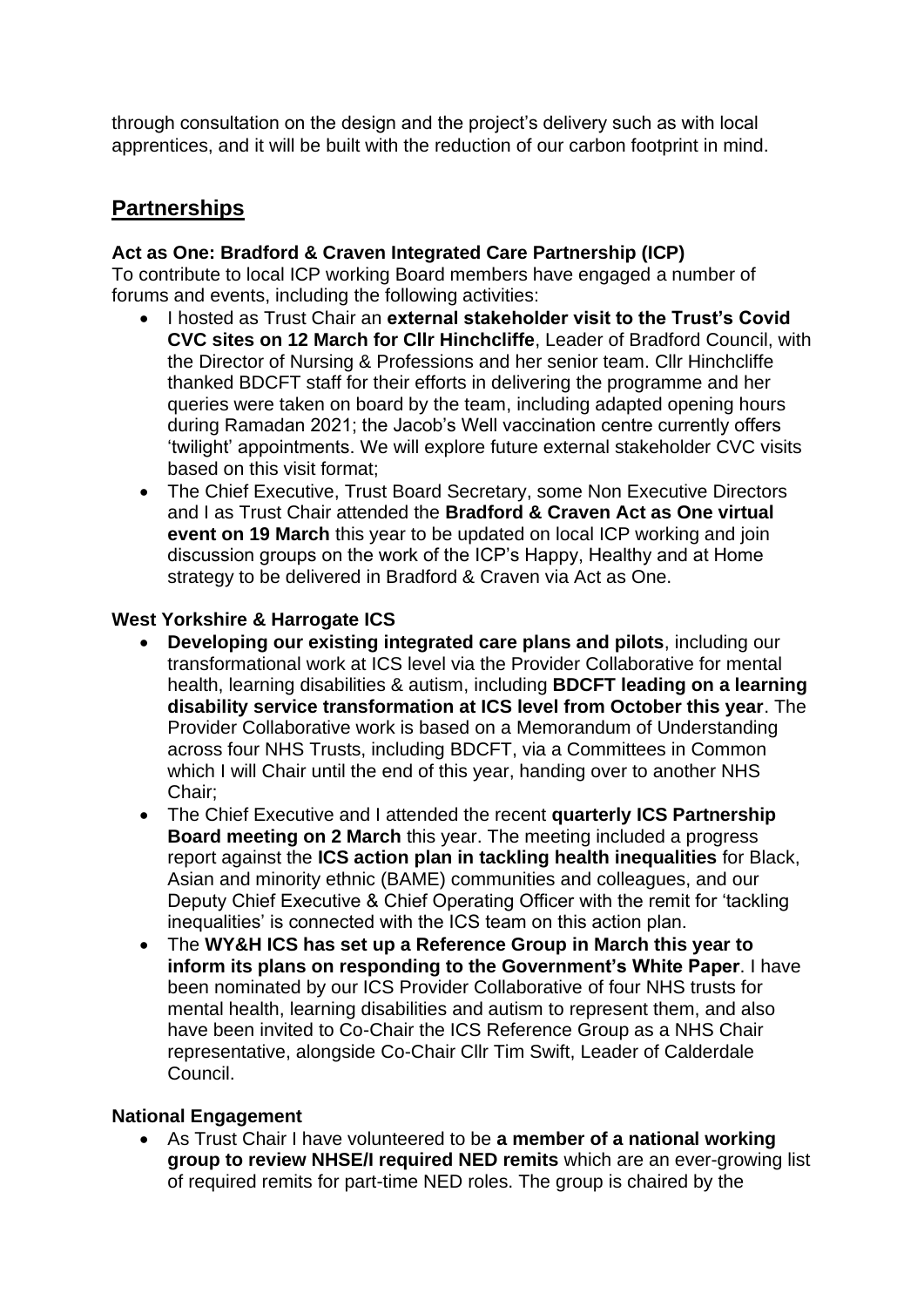national NHS Improvement Acting Chair Andrew Morris, involving Chairs from across the country, including Max McLean from Bradford Teaching Hospital and me from BDCFT, and representatives from NHSE/I. The group first met on 23 February with a follow-up meeting on 7 April this year.

- Via the Trust's Audit Chair the Trust is **supporting the Seacole Group mentoring programme to encourage and develop more BAME NEDs** in the NHS. The Trust is hosting in-kind the financial arrangements for the mentoring programme, working with NHSE/I, which is supported by the Trust's Finance Directorate.
- The Chief Executive and I as Trust Chair were invited to speak in March at the virtual **national NHSE/I event for International Women's Day #EveryDayCourage**, led by NHSE's Chief People Officer Prerana Issar. We joined a panel for one of the virtual breakout sessions to encourage women into leadership roles in the NHS, receiving positive feedback from attendees.

## **People**

### **Chief Executive's Appraisal**

As we plan for the 2021/22 financial year and the appraisal process, I reviewed with the Chief Executive on 16 February this year her 100 Day Plan implemented when she joined the Trust in September last year. This review has informed the Chief Executive's preparations for her appraisal which took place with me as Trust Chair on 22 April this year, taking on board the new 2021/22 organisational objectives to be referenced in all staff appraisals from April 2021 onwards. 360 feedback has been sought from Board members for the Chief Executive's appraisal which will be shared in a follow-up session on 10 May this year to complete her appraisal. All Board members will receive 360 feedback during their appraisals, building on my introduction of the 360 feedback process for Board appraisals last year.

#### **Chair & NED Appraisals**

My Trust Chair appraisal will take place on 6 May this year with the Lead Governor, retiring Deputy Lead Governor and the Senior Independent Director and NED Carole Panteli from the Board, as per NHS national guidance. My Chair's appraisal will complement the Chief Executive's appraisal. The appraisal timing will meet the NHSE/I national deadline of Chair appraisal results being submitted within a week of 30 June this year, following our Foundation Trust process, including Carole Panteli reporting to the next Council of Governors meeting on 1 July this year.

NED appraisals will take place in May this year, linked backed to informal meetings during March this year with NEDs in preparation. 360 feedback has been sought from Board members and Governors for all of these appraisals as introduced in 2020. The timing of the Chair and NED appraisals link with reporting to the next Council of Governors meeting on 1 July this year and also a Governors Nominations Committee and Renumeration Committee before then with dates to be arranged.

#### **Board Visits & Workforce Engagement**

• The Chief Executive, Director of Nursing & Professions and I as Trust Chair have **regularly engaged as respectively appropriate with our community vaccination centre (CVC) teams, including regular socially-distanced site visits**. Feedback on the visits was shared via the Trust's Gold Command.